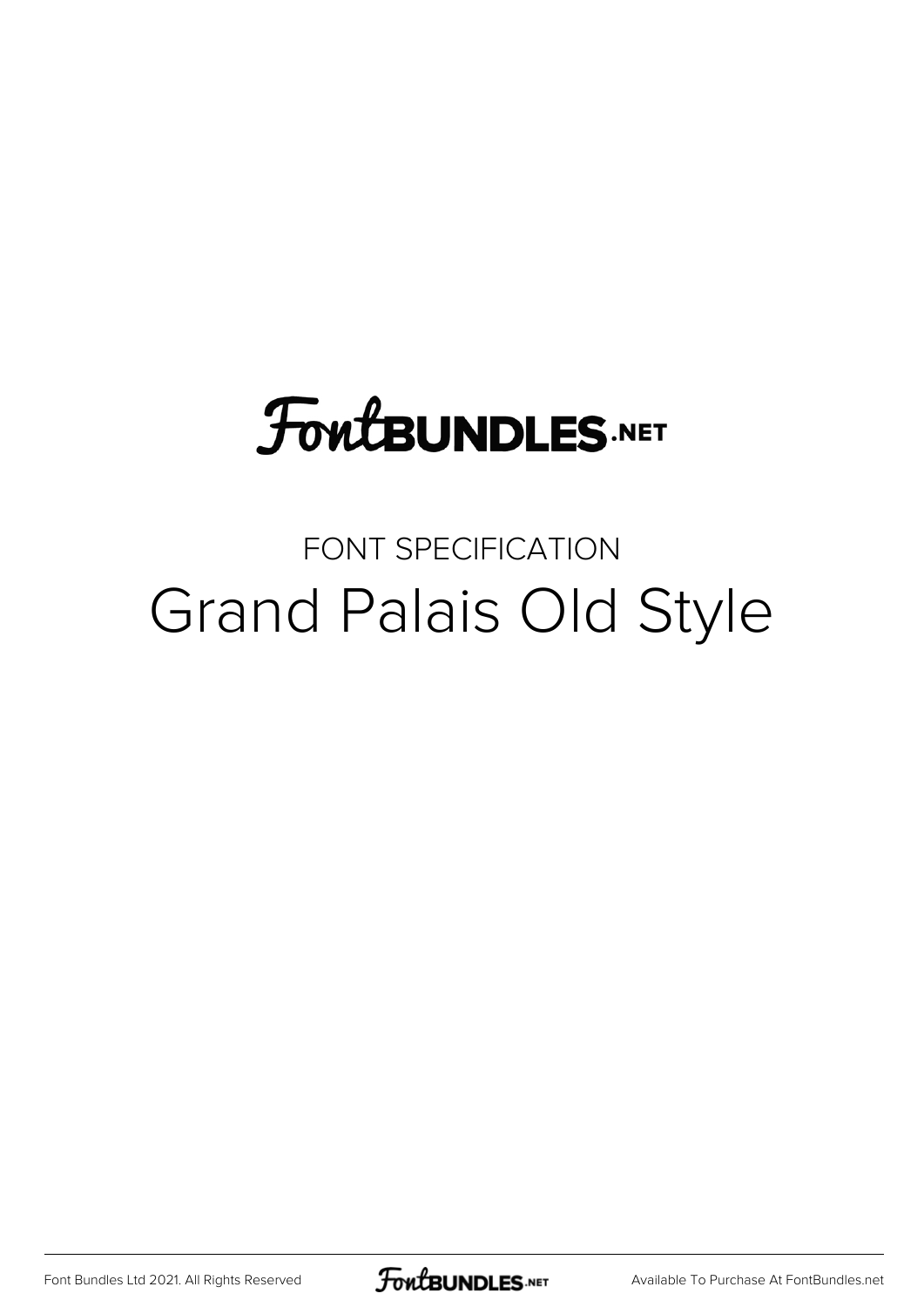#### **Grand Palais - Regular**

**Uppercase Characters** 

### **ABCDEFGHIJKLMNOPQRSTU AMHAS**

Lowercase Characters

### **ABCDEFGHIJKLWN0PQRSTUVW 888**

**Numbers** 

### 0123456789

Punctuation and Symbols

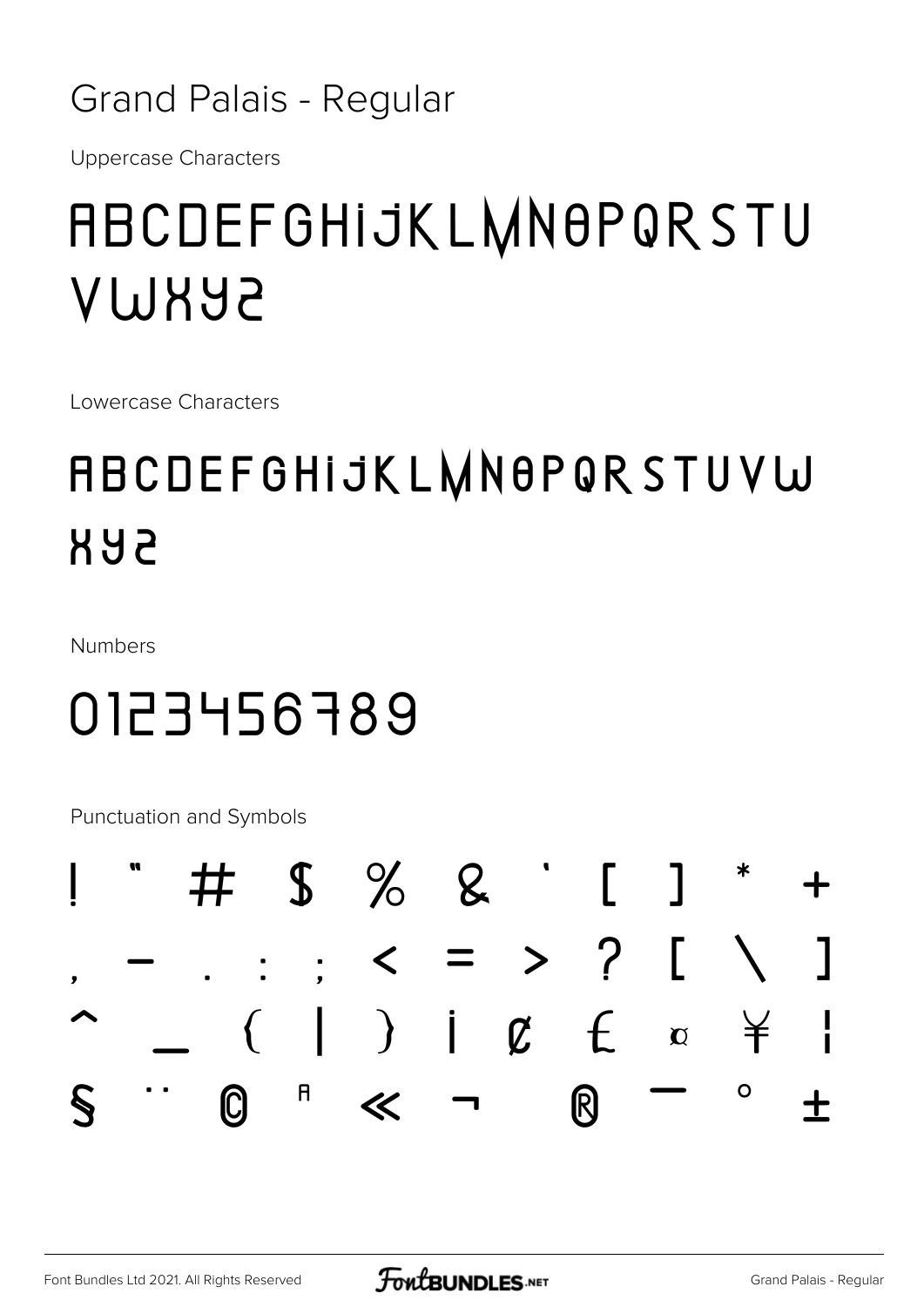|               |  |  |  |  | $\begin{array}{ccccccccccccccccccccc} \Box & \Box & \Box & \Box & \Box & \Box & \Box & \end{array} \hspace{1.5cm} \begin{array}{ccccccccccccccccccccc} \Box & \Box & \Box & \Box & \end{array} \hspace{1.5cm} \begin{array}{ccccccccccccccccccccc} \Box & \Box & \Box & \end{array} \hspace{1.5cm} \begin{array}{ccccccccccccccccccccc} \Box & \Box & \Box & \end{array} \hspace{1.5cm} \begin{array}{ccccccccccccccccccccc} \Box & \Box & \Box & \end{array} \end{array} \hspace{1.5cm} \begin{array}{ccccccccccccccccccccc} \Box & \Box & \Box & \end{array$ |               |
|---------------|--|--|--|--|----------------------------------------------------------------------------------------------------------------------------------------------------------------------------------------------------------------------------------------------------------------------------------------------------------------------------------------------------------------------------------------------------------------------------------------------------------------------------------------------------------------------------------------------------------------|---------------|
| $\frac{1}{2}$ |  |  |  |  |                                                                                                                                                                                                                                                                                                                                                                                                                                                                                                                                                                | $\frac{3}{4}$ |

All Other Glyphs

# À Á Â Ã Ä Å Æ Ç È É Ê Ë Ì Í Î Ï Ð Ñ Ò Ó Ô Õ Ö × Ø Ù Ú  $\hat{U}$   $\dot{U}$   $\dot{Y}$   $P$   $B$   $\dot{R}$   $\dot{R}$   $\hat{R}$ ä å æ ç è é ê ë ì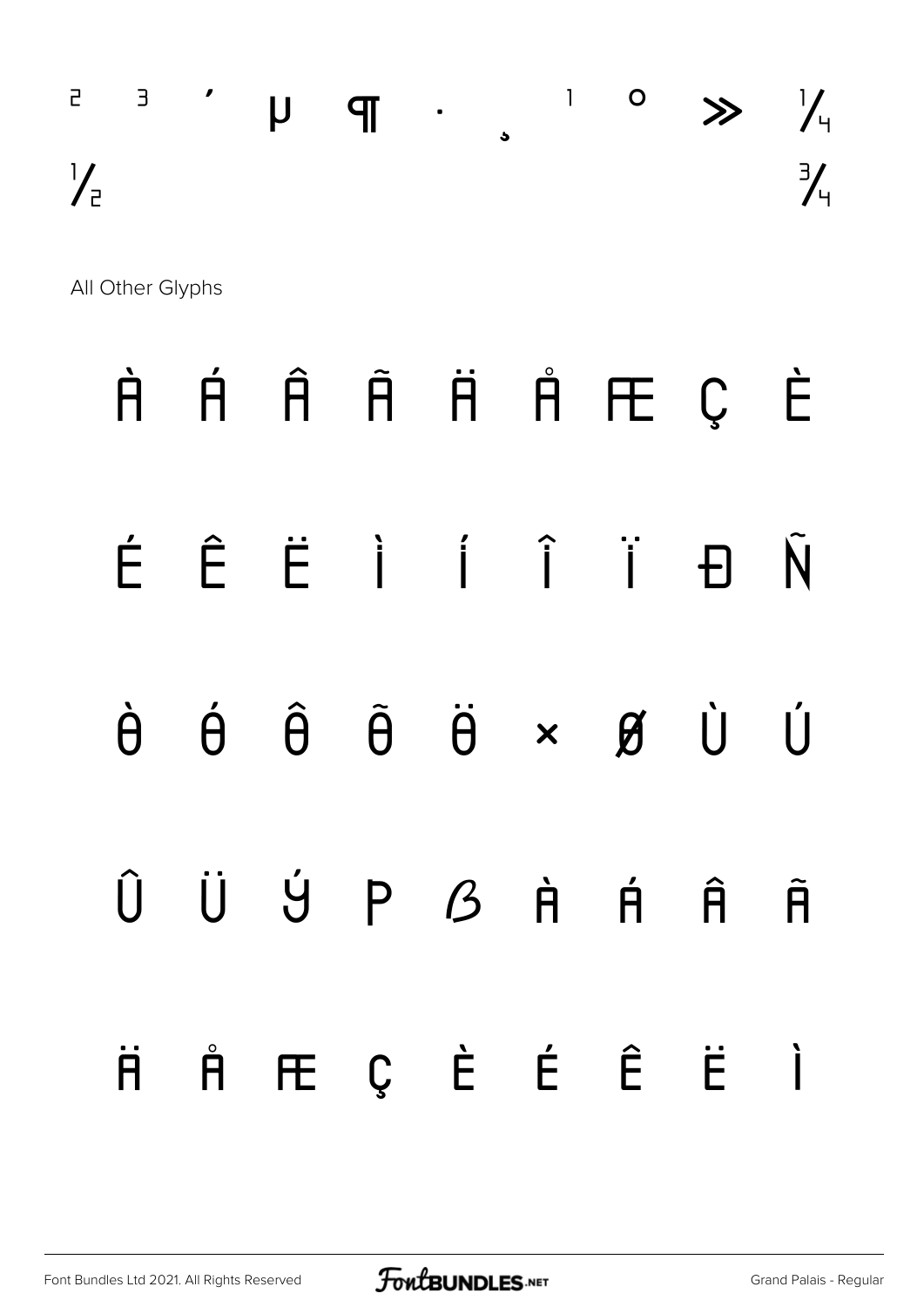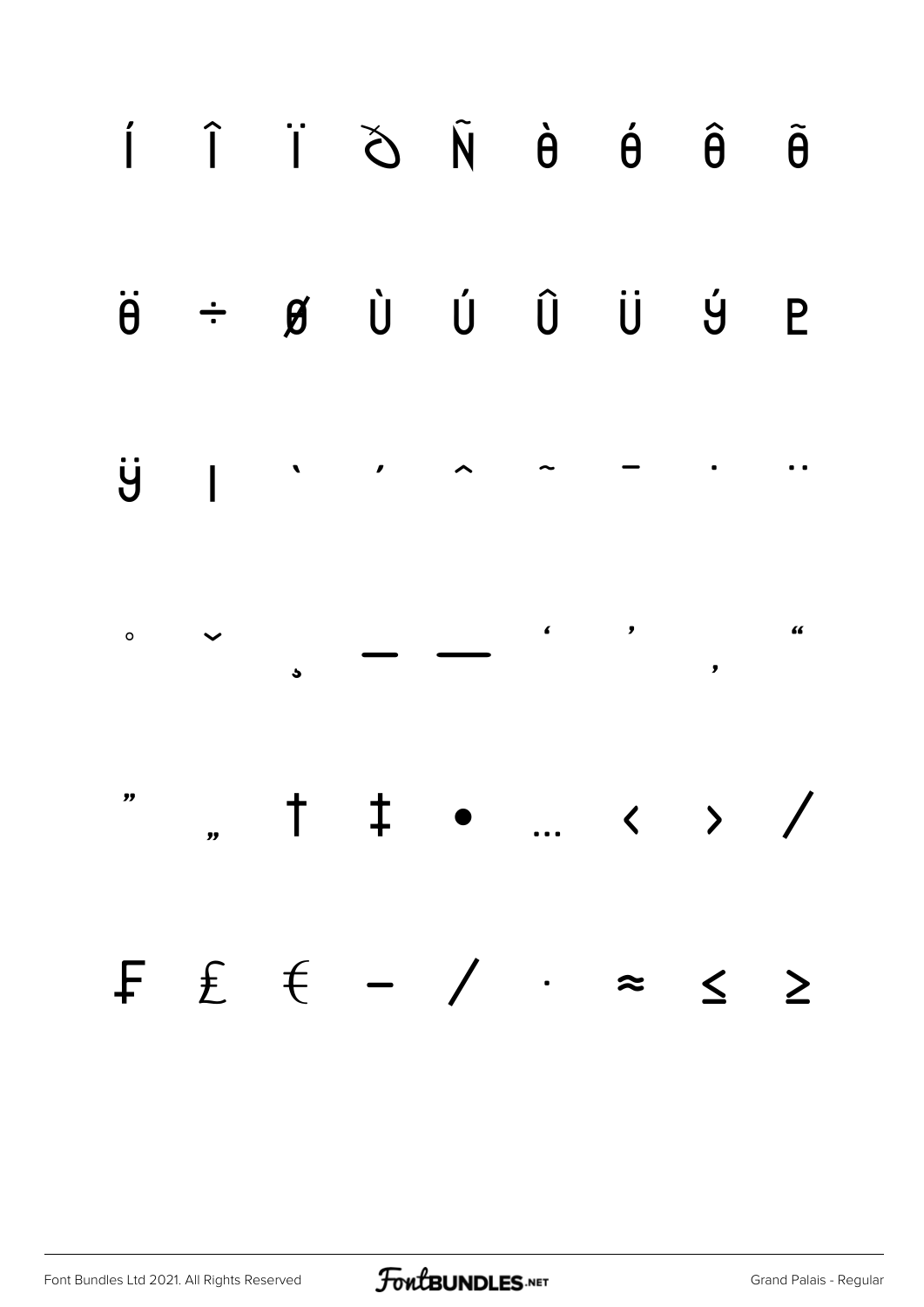#### Old Style - Regular

**Uppercase Characters** 

### ABCDEFGHIJKIMNO  $PGRSTUVWXYZ$

Lowercase Characters

abcdelghijklmno Rarstuvuexyz

**Numbers** 

### 0123456789

Punctuation and Symbols

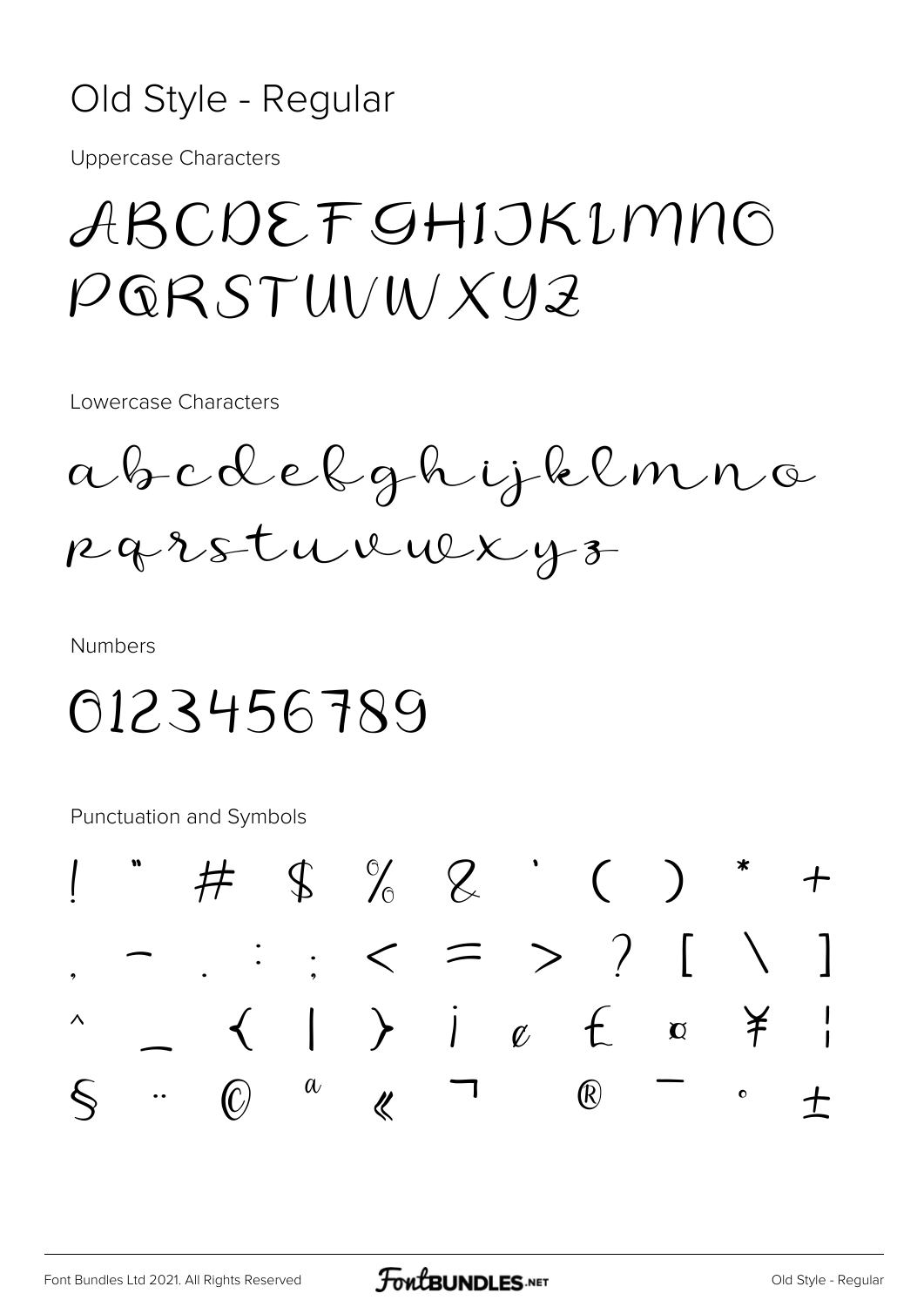### $2$  3  $\cdot$   $\mu$   $\theta$   $\cdot$   $\cdot$   $\cdot$   $\frac{1}{2}$   $\theta$   $\frac{1}{4}$   $\frac{1}{2}$  $\frac{3}{4}$

All Other Glyphs

# À Á Â Ã Ä Å Æ Ç È É Ê Ë Ì Í Î Ï Ð Ñ Ò Ó Ô Õ Ö × Ø Ù Ú Û Ü Ý P B à à â ã ä å æ ç è é ê ë ì